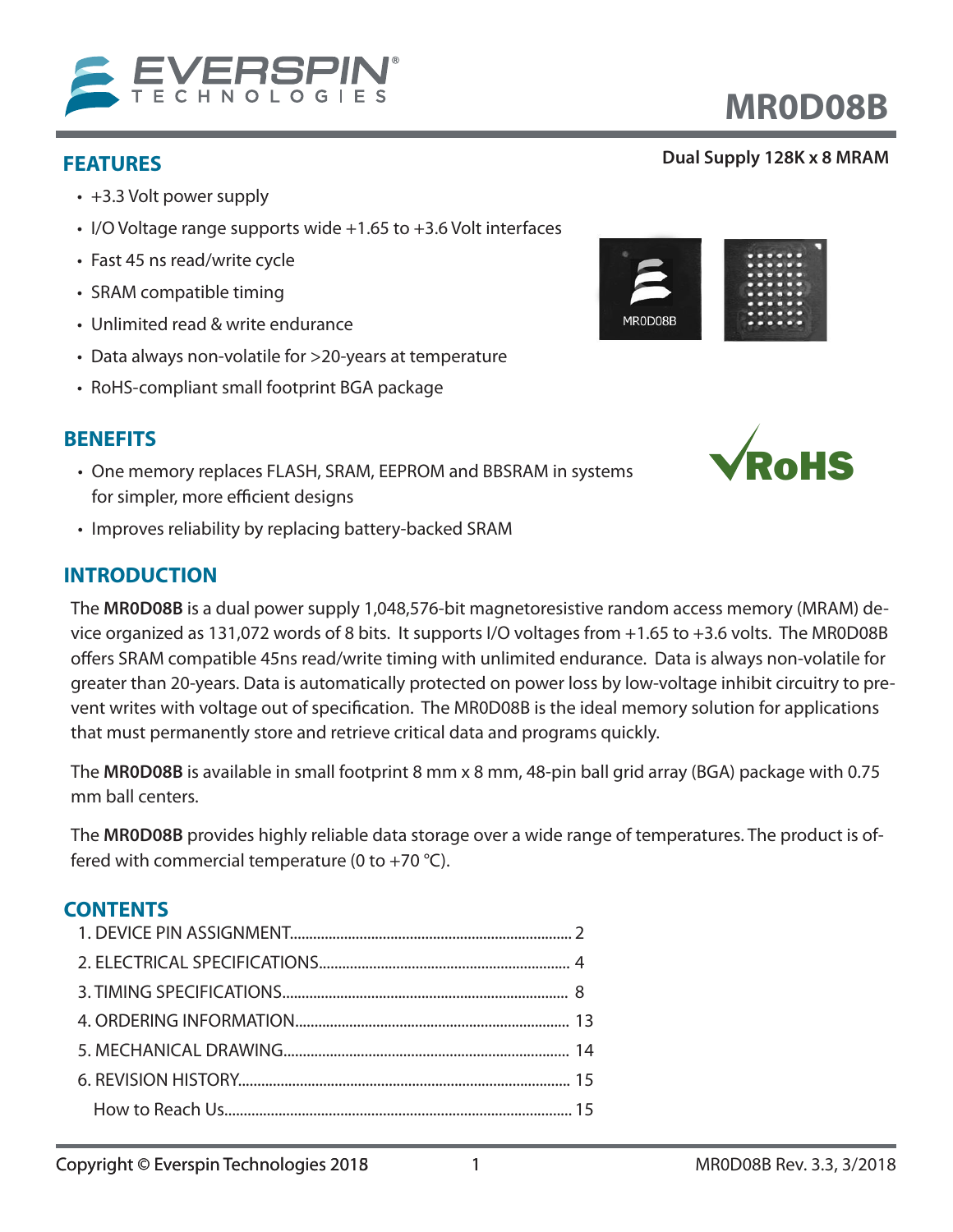# **1. DEVICE PIN ASSIGNMENT**



#### **Figure 1.1 Block Diagram**

|  |  |  | <b>Table 1.1 Pin Functions</b> |  |
|--|--|--|--------------------------------|--|
|--|--|--|--------------------------------|--|

| <b>Signal Name</b>        | <b>Function</b>                                                  |
|---------------------------|------------------------------------------------------------------|
| A                         | Address Input                                                    |
| E                         | Chip Enable                                                      |
| $\overline{\overline{w}}$ | <b>Write Enable</b>                                              |
| $\overline{5}$            | <b>Output Enable</b>                                             |
| DQ                        | Data I/O                                                         |
| $V_{DD}$                  | Power Supply                                                     |
| $V_{DDQ}$                 | I/O Power Supply                                                 |
| $V_{ss}$                  | Ground                                                           |
| DC                        | Do Not Connect                                                   |
| N <sub>C</sub>            | No Connection, Ball D3, H1, H6, G2 Reserved for Future Expansion |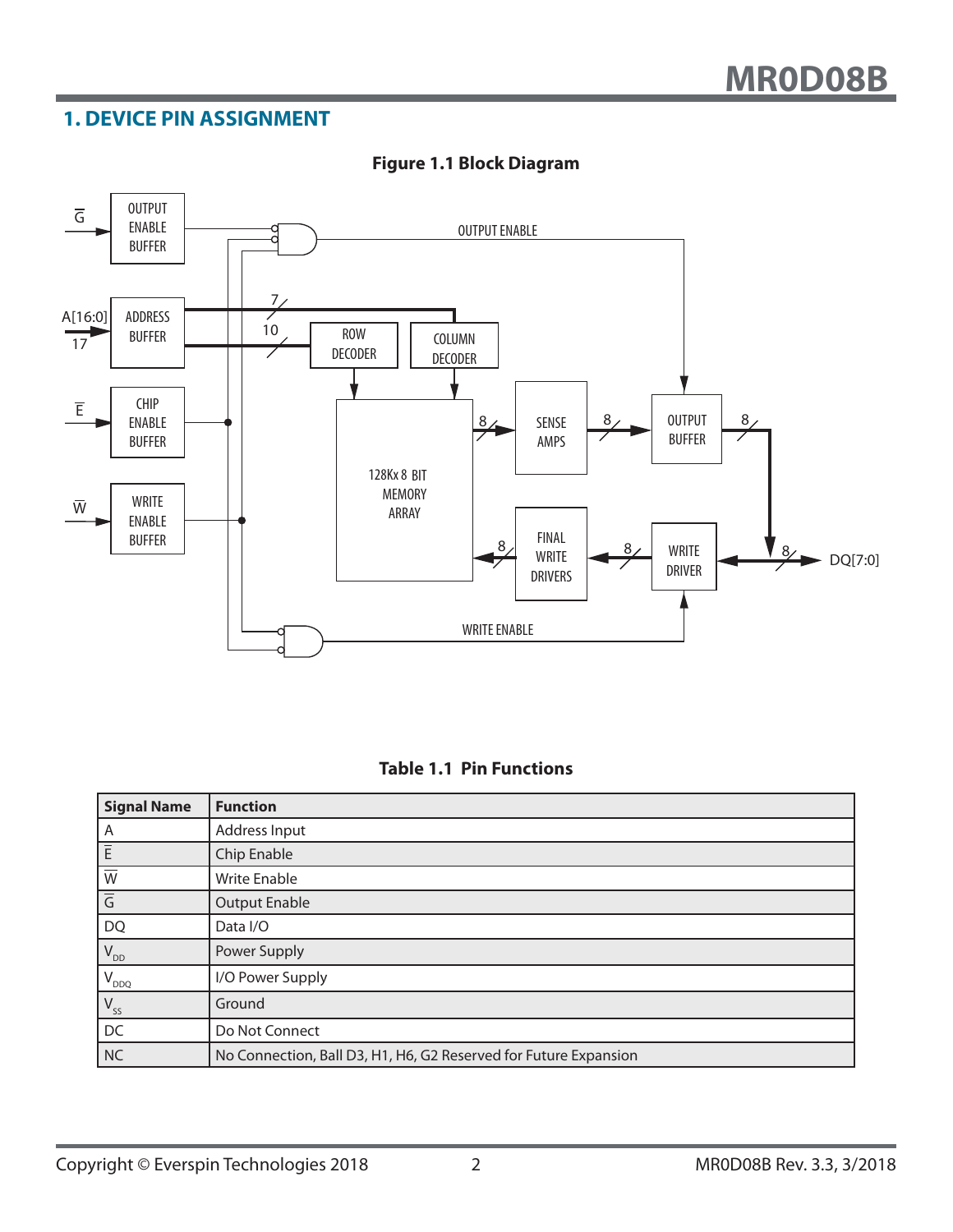

#### **Figure 1.2 Pin Diagrams for Available Packages (Top View)**

#### **48 Pin FBGA**

#### **Table 1.2 Operating Modes**

|  | $\overline{\mathbf{W}}$ <sup>1</sup> | <b>Mode</b>       | V <sub>DD</sub> Current | $DQ[7:0]^2$                |
|--|--------------------------------------|-------------------|-------------------------|----------------------------|
|  |                                      | Not selected      | $"SB1'$ $'SB2$          | $Hi-Z$                     |
|  |                                      | Output disabled   | 'DDR                    | $Hi-Z$                     |
|  |                                      | <b>Byte Read</b>  | "DDR                    | $\nu_{\text{Out}}$         |
|  |                                      | <b>Byte Write</b> | 'DDW                    | $\mathbf{v}_{\mathsf{in}}$ |

 $<sup>1</sup>$  H = high, L = low, X = don't care</sup>

 $2$  Hi-Z = high impedance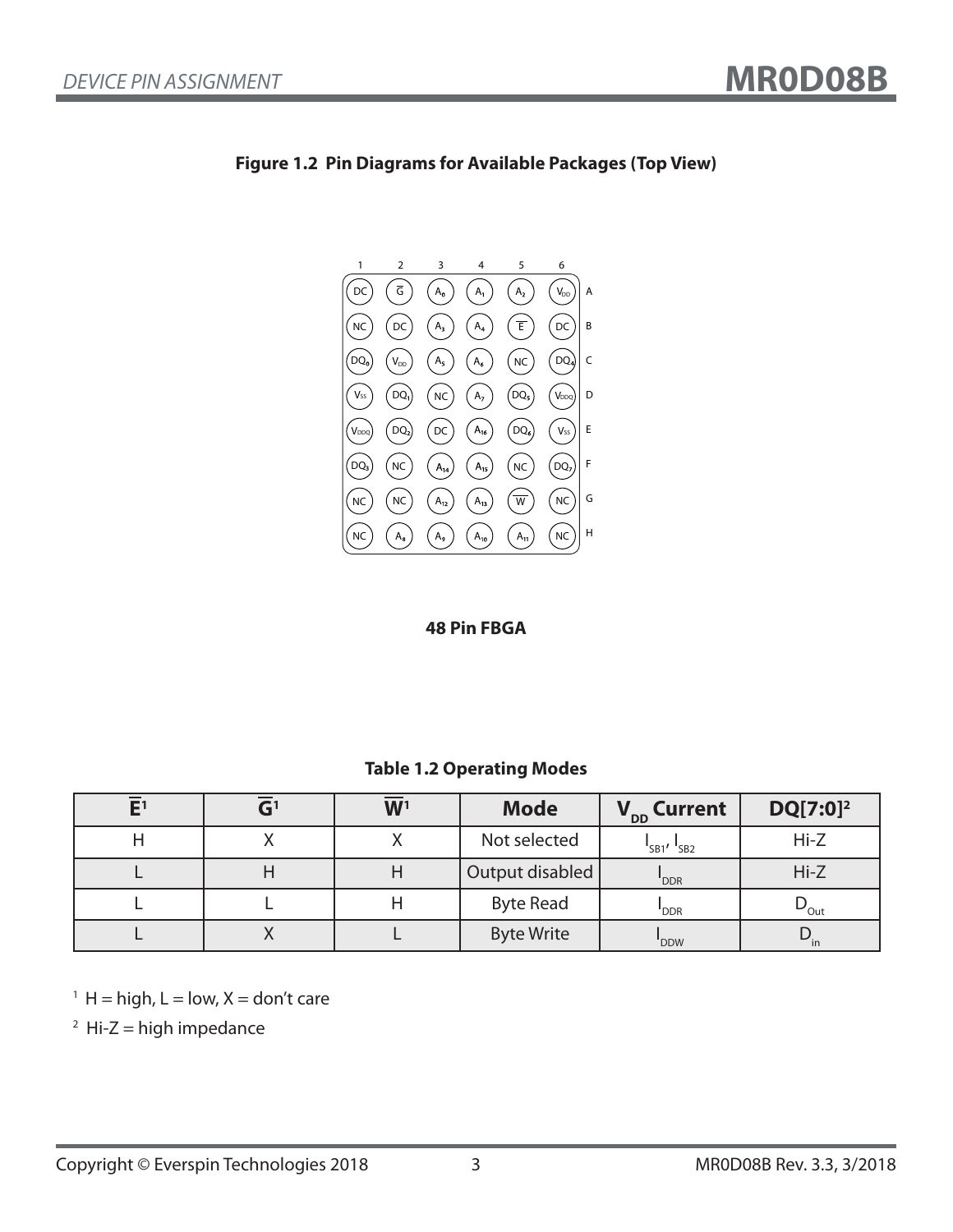# **2. ELECTRICAL SPECIFICATIONS**

#### **Absolute Maximum Ratings**

This device contains circuitry to protect the inputs against damage caused by high static voltages or electric fields; however, it is advised that normal precautions be taken to avoid application of any voltage greater than maximum rated voltages to these high-impedance (Hi-Z) circuits.

The device also contains protection against external magnetic fields. Precautions should be taken to avoid application of any magnetic field more intense than the maximum field intensity specified in the maximum ratings.

| <b>Parameter</b>                              | <b>Symbol</b>                | <b>Value</b>        | <b>Unit</b>          |
|-----------------------------------------------|------------------------------|---------------------|----------------------|
| Core Supply voltage <sup>2</sup>              | $V_{DD}$                     | $-0.5$ to $4.0$     | V                    |
| I/O Power Supply voltage <sup>2</sup>         | $V_{DDQ}$                    | $-0.5$ to 4.0       | $\vee$               |
|                                               | $V_{\text{IN}}$              | $-0.5$ to $+4.0$ or |                      |
| Voltage on any pin <sup>2</sup>               |                              | $V_{DDQ}$ + 0.5     | V                    |
|                                               |                              | whichever is less   |                      |
| Output current per pin                        | $"$ OUT                      | ±20                 | mA                   |
| Package power dissipation <sup>3</sup>        | $P_{D}$                      | 0.600               | W                    |
| Temperature under bias                        | $T_{BIAS}$                   | $-10$ to 85         | $\mathrm{C}^{\circ}$ |
| <b>Storage Temperature</b>                    | $T_{\underline{\text{stg}}}$ | $-55$ to 150        | $^{\circ}C$          |
| Lead temperature during solder (3 minute max) | $T_{\text{lead}}$            | 260                 | $^{\circ}$ C         |
| Maximum magnetic field during write           | Н<br>max write               | 2000                | A/m                  |
| Maximum magnetic field during read or standby | max read                     | 8000                | A/m                  |

#### **Table 2.1 Absolute Maximum Ratings1**

<sup>1</sup> Permanent device damage may occur if absolute maximum ratings are exceeded. Functional operation should be restricted to recommended operating conditions. Exposure to excessive voltages or magnetic fields could affect device reliability.

- <sup>2</sup> All voltages are referenced to  $V_{sc}$ .
- <sup>3</sup> Power dissipation capability depends on package characteristics and use environment.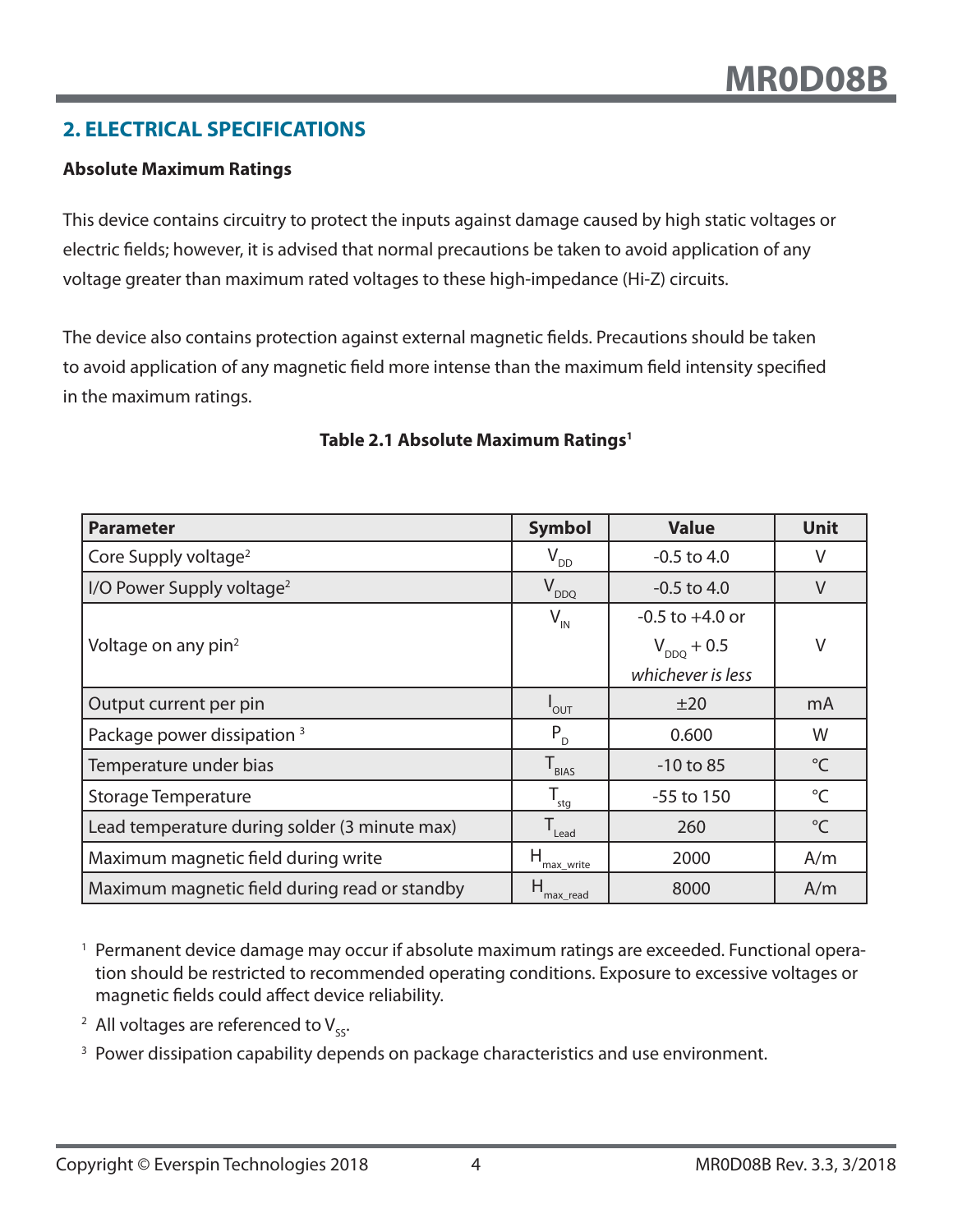| <b>Parameter</b>                                  | <b>Symbol</b>        | Min               | <b>Typical</b> | <b>Max</b>                   | <b>Unit</b>  |
|---------------------------------------------------|----------------------|-------------------|----------------|------------------------------|--------------|
| Core Power supply voltage                         | $V_{DD}$             | 3.0 <sup>1</sup>  | 3.3            | 3.6                          | V            |
| I/O Power supply voltage                          | $V_{DDQ}$            | 1.65 <sup>1</sup> |                | 3.6                          | $\vee$       |
| Write inhibit voltage                             | $V_{WIDD}$           | 2.5               | 2.7            | 3.0 <sup>1</sup>             | $\vee$       |
| Write inhibit voltage                             | V <sub>WIDDQ</sub>   | 1.2               | 1.4            | 1.65 <sup>1</sup>            | $\vee$       |
| Input high voltage ( $V_{\text{DDO}}$ =1.65-2.2V) | $\Lambda^{\text{H}}$ | 1.4               |                | $V_{DDQ}$ + 0.2 <sup>2</sup> | $\vee$       |
| Input high voltage (V <sub>ppo</sub> =2.2-2.7V)   | $V_{\text{IH}}$      | 1.8               |                | $V_{DDQ}$ + 0.2 <sup>2</sup> | $\vee$       |
| Input high voltage $(V_{\text{DDO}}=2.7-3.6V)$    | $V_{\underline{I}H}$ | 2.2               |                | $V_{DDQ}$ + 0.2 <sup>2</sup> | V            |
| Input low voltage $(V_{DDO} = 1.65 - 2.2V)$       | $V_{IL}$             | $-0.23$           |                | 0.4                          | $\vee$       |
| Input low voltage $(V_{\text{DDO}}=2.2-2.7V)$     | $V_{IL}$             | $-0.23$           |                | 0.6                          | $\vee$       |
| Input low voltage $(V_{\text{DDO}}=2.7-3.6V)$     | $V_{IL}$             | $-0.23$           |                | 0.8                          | $\vee$       |
| Temperature under bias                            |                      | $\overline{0}$    |                | 70                           | $^{\circ}$ C |

#### **Table 2.2 Operating Conditions**

<sup>1</sup> V<sub>DDQ</sub>≤V<sub>DD</sub>. Write inhibit occurs when either V<sub>DD</sub> or V<sub>DDQ</sub> drops below its write inhibit voltage. There is a 2 ms startup time once  $\bm{\mathsf{V}}_{\mathsf{DD}}$  exceeds  $\bm{\mathsf{V}}_{\mathsf{DD}}$ (min). See **Power Up and Power Down Sequencing**.

<sup>2</sup> V<sub>IH</sub>(max) = V<sub>DDQ</sub> + 0.2 V DC ; V<sub>IH</sub>(max) = V<sub>DDQ</sub> + 0.5 V AC (pulse width ≤ 20 ns) for I ≤ 20.0 mA.

<sup>3</sup> V<sub>IL</sub>(min) = -0.2 V DC ; V<sub>IL</sub>(min) = -2.0 V AC (pulse width ≤ 20 ns) for I ≤ 20.0 mA.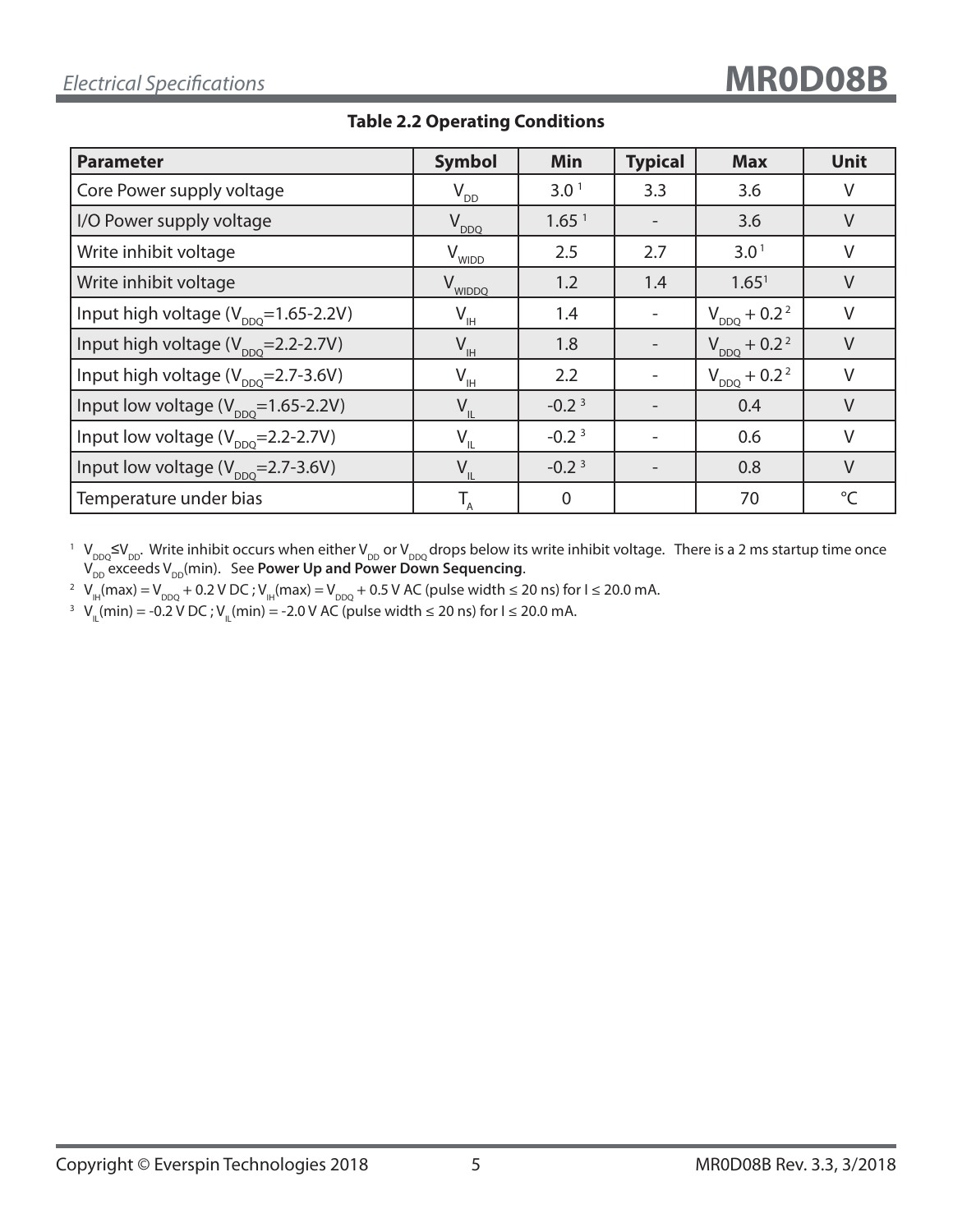#### **Power Up and Power Down Sequencing**

The MRAM is protected from write operations whenever  $V_{DD}$  is less than  $V_{WIDDQ}$  or  $V_{DDQ}$  is less than  $V_{WIDDQ}$ . As soon as  $V_{DD}$  exceeds  $V_{DD}(min)$  and  $V_{DDQ}$  exceeds  $V_{DDQ}(min)$ , there is a startup time of 2 ms before read or write operations can start. This time allows memory power supplies to stabilize.

The  $\overline{E}$  and  $\overline{W}$  control signals should track V<sub>DD</sub> on power up to V<sub>DD</sub>- 0.2 V or V<sub>H</sub> (whichever is lower) and remain high for the startup time. In most systems, this means that these signals should be pulled up with a resistor so that signal remains high if the driving signal is Hi-Z during power up. Any logic that drives  $\bar{E}$  and  $\bar{W}$ should hold the signals high with a power-on reset signal for longer than the startup time.

During power loss or brownout where either  $V_{DD}$  goes below  $V_{WDDQ}$  are below  $V_{WDDQ'}$  writes are protected and a startup time must be observed when power returns above  $V_{DD}(min)$  and / or  $V_{DDO}$ .



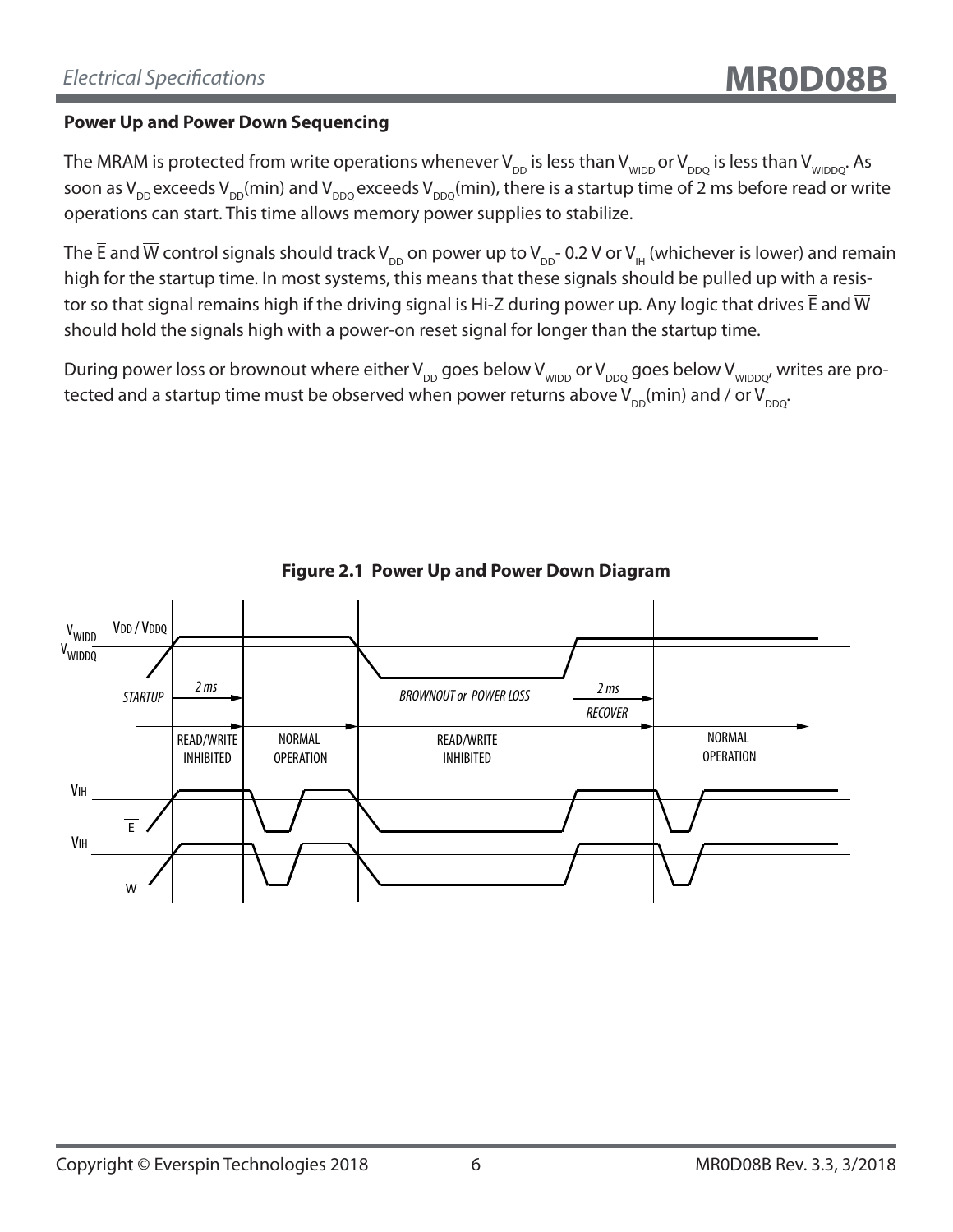| <b>Parameter</b>                                                               | <b>Symbol</b>                          | <b>Min</b> | <b>Typical</b> | <b>Max</b>               | <b>Unit</b> |
|--------------------------------------------------------------------------------|----------------------------------------|------------|----------------|--------------------------|-------------|
| Input leakage current                                                          | $I_{\text{lkg(l)}}$                    |            |                | $\pm 1$                  | μA          |
| Output leakage current                                                         | $\mathsf{I}_{\mathsf{Kg}(\mathsf{O})}$ |            |                | ±1                       | μA          |
| Output low voltage ( $V_{\text{DDO}}$ =1.65-2.2V@ 0.1mA)                       | $V_{OL}$                               |            |                | 0.2                      | V           |
| Output low voltage (V <sub>DDQ</sub> =2.2-2.7V@ 0.1mA)                         | $V_{OL}$                               |            |                | 0.4                      | $\vee$      |
| Output low voltage $(V_{\text{DDO}}=2.7-3.6V\textcircled{a} 2.1 \text{ mA})$   | $V_{OL}$                               |            |                | 0.4                      | V           |
| Output high voltage ( $V_{\text{DDO}}$ =1.65-2.2V@ - 0.1 mA)                   | $V_{OH}$                               | 1.4        |                | $\overline{a}$           | $\vee$      |
| Output high voltage $(V_{\text{DDO}}=2.2-2.7V\textcircled{a} -0.1 \text{ mA})$ | $V_{\text{OH}}$                        | 2          |                | $\overline{\phantom{0}}$ | V           |
| Output high voltage $(V_{\text{non}}=2.7-3.6V\textcircled{a} -1.0 \text{ mA})$ | $V_{\text{OH}}$                        | 2.4        |                | $\overline{\phantom{0}}$ | V           |

#### **Table 2.3 DC Characteristics**

### **Table 2.4 Power Supply Characteristics**

| <b>Parameter</b>                                                                                                                                                                                                | <b>Symbol</b>               | <b>Typical</b> | <b>Max</b>     | <b>Unit</b> |
|-----------------------------------------------------------------------------------------------------------------------------------------------------------------------------------------------------------------|-----------------------------|----------------|----------------|-------------|
| AC active supply current - read modes <sup>1</sup><br>$(I_{\text{out}} = 0 \text{ mA}, V_{\text{on}} = \text{max})$                                                                                             | <b>I</b> <sub>DDR</sub>     | 25             | 30             | mA          |
| AC active supply current - write modes <sup>1</sup><br>$(V_{\text{op}}$ = max)                                                                                                                                  | $\mathsf{I}_{\mathsf{DDW}}$ | 55             | 65             | mA          |
| AC active operating current<br>$(V_{DDO} = V_{\text{H}} = 3.6 V, V_{\text{H}} = 0V)$<br>input transitions <2ns, no output load                                                                                  | <b>DDQ</b>                  | 0.50           | $\overline{2}$ | mA          |
| AC standby current<br>$(V_{\text{DD}} = \text{max}, E = V_{\text{H}})$<br>no other restrictions on other inputs                                                                                                 | $I_{SB1}$                   | 6              | 8              | mA          |
| CMOS standby current<br>$(\overline{E} \ge V_{\text{nn}} - 0.2 V \text{ and } V_{\text{ln}} \le V_{\text{ss}} + 0.2 V \text{ or } V_{\text{DDO}} - 0.2 V)$<br>$(V_{\text{DD}} = \text{max}, f = 0 \text{ MHz})$ | I <sub>SB2</sub>            | 5              | 7              | mA          |

<sup>1</sup> All active current measurements are measured with one address transition per cycle and at minimum cycle time.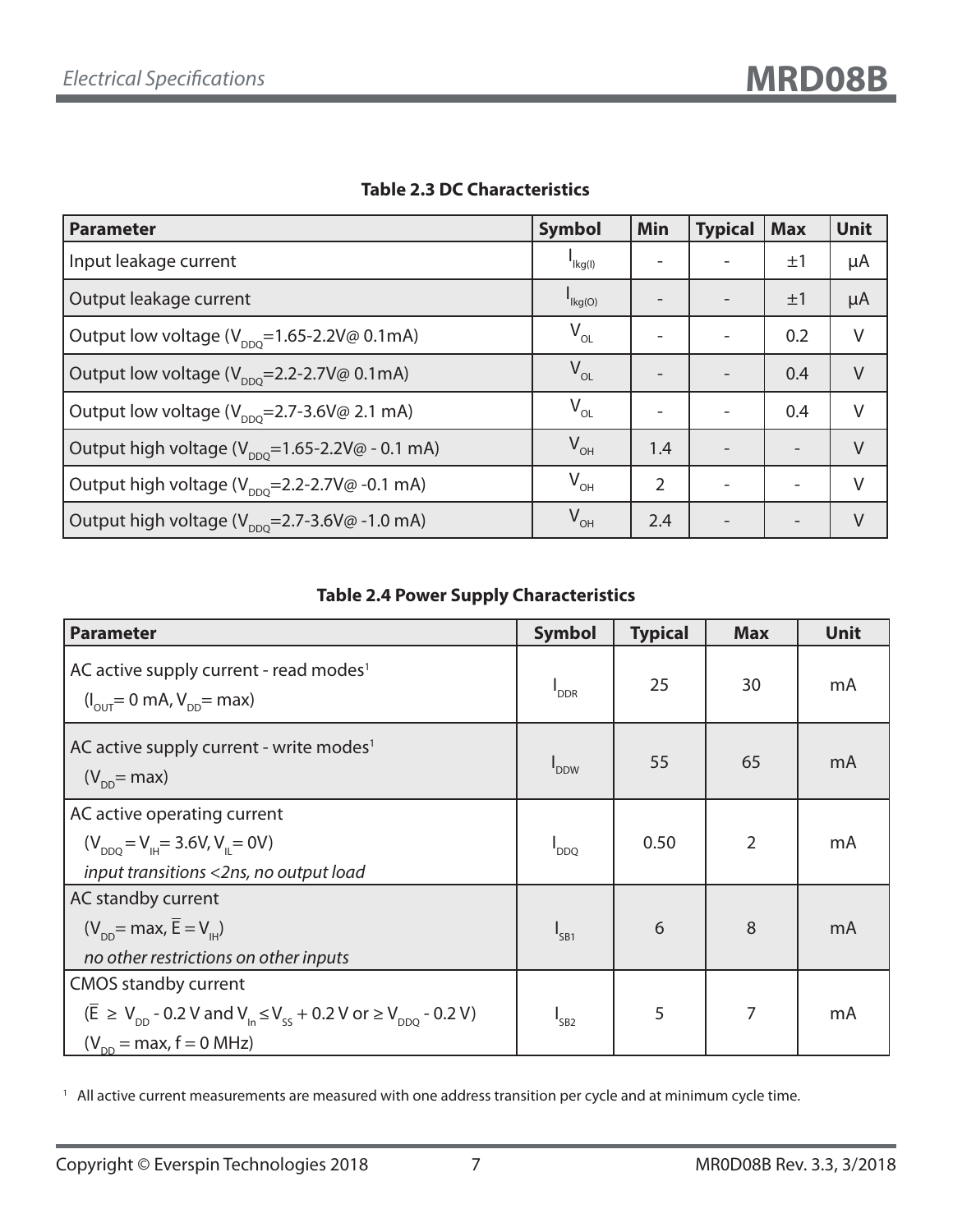# **3. TIMING SPECIFICATIONS**

#### **Table 3.1 Capacitance1**

| <b>Parameter</b>          | <b>Symbol</b>                   | <b>Typical</b> | <b>Max</b> | Unit |
|---------------------------|---------------------------------|----------------|------------|------|
| Address input capacitance |                                 |                |            | pF   |
| Control input capacitance | $\nightharpoonup$ <sub>In</sub> |                |            | pF   |
| Input/Output capacitance  | $\sim$ 1/0                      |                |            | pF   |

<sup>1</sup> f = 1.0 MHz, VDDQ=VDDQ(typ),  $T_A = 25$  °C, periodically sampled rather than 100% tested.

| <b>Parameter</b>                                                             | $V_{DDQ} = 1.8$ | $V_{DDQ} = 2.5$ | $V_{DDQ} = 3.3$ | <b>Unit</b> |
|------------------------------------------------------------------------------|-----------------|-----------------|-----------------|-------------|
| Logic input timing measurement reference level                               | 0.8             | 0.8             | 0.8             | V           |
| Logic output timing measurement reference level                              | 0.8             | 0.8             | 0.8             | V           |
| Logic input pulse levels                                                     | 0 or 1.8        | 0 or 2.5        | 0 or 3.3        |             |
| Output load voltage (VL) for low & high impedance<br>parameters (Figure 3.1) | 0.8             | 1.2             | 1.75            | $\vee$      |
| Output load resistor (R1) for all other timing                               | 13,500          | 16,600          | 1,103           | Ω           |
| Output load resistor (R2) for all other timing                               | 10,800          | 15,400          | 1,554           | Ω           |

#### **Table 3.2 AC Measurement Conditions**

#### **Figure 3.1 Output Load Test Low and High**



#### **Figure 3.2 Output Load Test All Others**

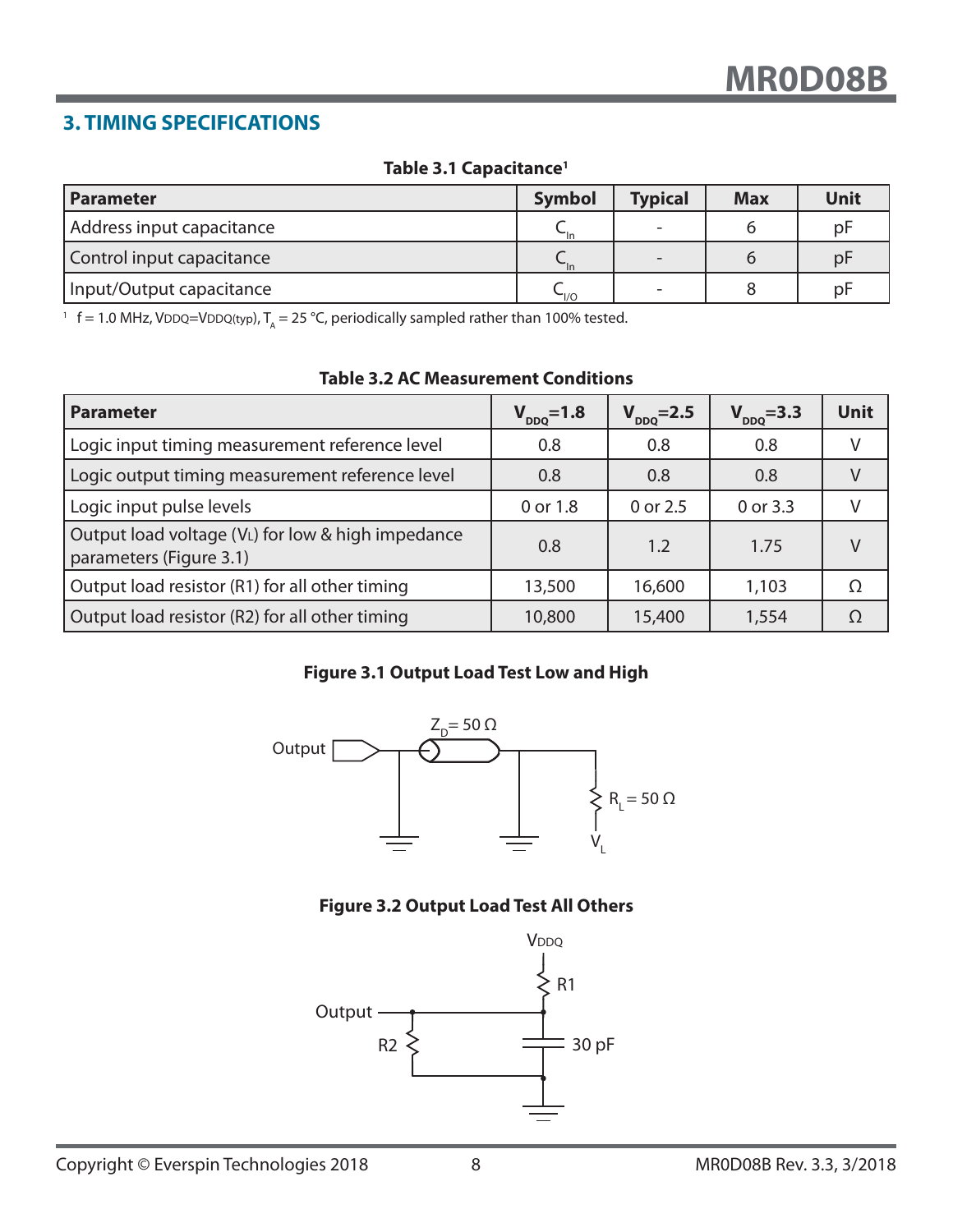#### **Read Mode**

| <b>Parameter</b>                                | <b>Symbol</b>                                        | Min      | <b>Max</b> | <b>Unit</b> |  |  |  |  |
|-------------------------------------------------|------------------------------------------------------|----------|------------|-------------|--|--|--|--|
| Read cycle time                                 | $t_{AVAV}$                                           | 45       |            | ns          |  |  |  |  |
| Address access time                             | $t_{AVQV}$                                           |          | 45         | ns          |  |  |  |  |
| Enable access time <sup>2</sup>                 | $t_{ELOV}$                                           |          | 45         | ns          |  |  |  |  |
| Output enable access time                       | $\mathsf{t}_{\mathsf{GLQV}}^{}$                      |          | 20         | ns          |  |  |  |  |
| Output hold from address change                 | $L_{AXQX}$                                           | 3        |            | ns          |  |  |  |  |
| Enable low to output active <sup>3</sup>        | $t_{ELOX}$                                           | 3        |            | ns          |  |  |  |  |
| Output enable low to output active <sup>3</sup> | $\operatorname{t}_{\scriptscriptstyle\mathsf{GLQX}}$ | $\Omega$ |            | ns          |  |  |  |  |
| Enable high to output Hi-Z <sup>3</sup>         | $t_{EHQZ}$                                           | $\Omega$ | 15         | ns          |  |  |  |  |
| Output enable high to output Hi-Z <sup>3</sup>  | <b>L</b> GHQZ                                        |          | 15         | ns          |  |  |  |  |

#### **Table 3.3 Read Cycle Timing1**

 $1\;\overline{W}$  is high for read cycle. Power supplies must be properly grounded and decoupled, and bus contention conditions must be minimized or eliminated during read or write cycles.

<sup>2</sup> Addresses valid before or at the same time  $\overline{E}$  goes low.

<sup>3</sup> This parameter is sampled and not 100% tested. Transition is measured ±200 mV from the steady-state voltage.

# A (ADDRESS) Q (DATA OUT) t<sub>AVAV</sub>  $t_{A}^{\phantom{\dag}}$ tavqv Previous Data Valid  $\mathcal{X} \times \mathcal{Y} \times \mathcal{Y} \times \mathcal{Y} \times \mathcal{Y} \times \mathcal{Y} \times \mathcal{Y} \times \mathcal{Y}$  Data Valid

#### **Figure 3.3A Read Cycle 1**

NOTE: Device is continuously selected ( $\overline{\mathsf{E}} \leq \mathsf{V}_{\mathsf{u}}, \overline{\mathsf{G}} \leq \mathsf{V}_{\mathsf{u}}$ )

#### **Figure 3.3B Read Cycle 2**

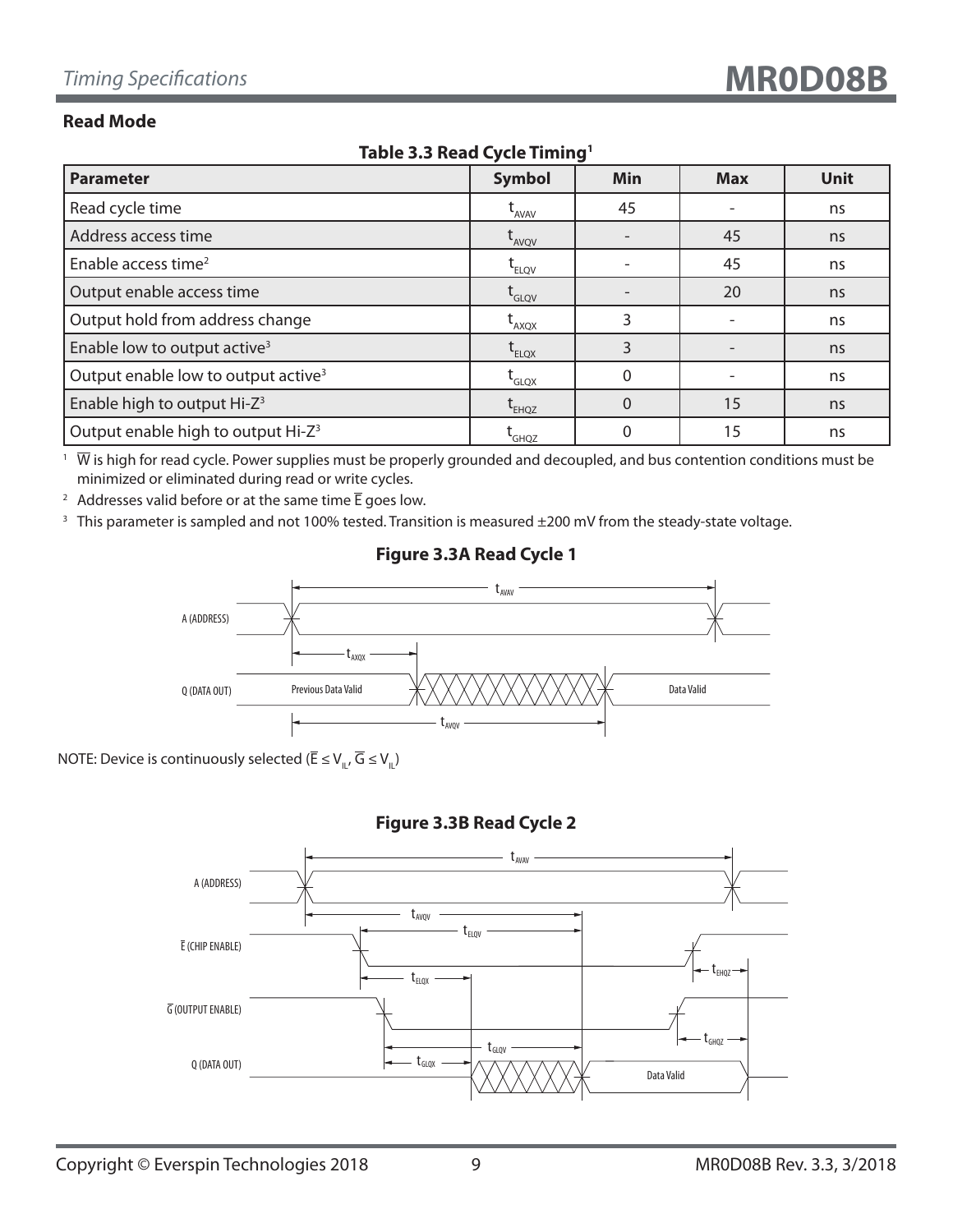| Table 3.4 Write Cycle Timing 1 (W Controlled) <sup>1</sup> |                                                       |            |            |             |  |  |  |  |
|------------------------------------------------------------|-------------------------------------------------------|------------|------------|-------------|--|--|--|--|
| <b>Parameter</b>                                           | <b>Symbol</b>                                         | <b>Min</b> | <b>Max</b> | <b>Unit</b> |  |  |  |  |
| Write cycle time <sup>2</sup>                              | $t_{AVAV}$                                            | 45         | ۰          | ns          |  |  |  |  |
| Address set-up time                                        | $t_{AVWL}$                                            | $\Omega$   |            | ns          |  |  |  |  |
| Address valid to end of write $(\overline{G}$ high)        | $t_{AVWH}$                                            | 25         |            | ns          |  |  |  |  |
| Address valid to end of write $(\overline{G}$ low)         | $\operatorname{\mathsf{t}}_{_{\mathsf{AVWH}}}$        | 25         |            | ns          |  |  |  |  |
| Write pulse width (G high)                                 | $t_{\text{WLWH}}$<br>$\mathsf{t}_{\mathsf{WLEH}}$     | 20         |            | ns          |  |  |  |  |
| Write pulse width (G low)                                  | $\operatorname{t}_{\text{WLWH}}$<br>$t_{\text{WLEH}}$ | 20         |            | ns          |  |  |  |  |
| Data valid to end of write                                 | L <sub>DVWH</sub>                                     | 15         |            | ns          |  |  |  |  |
| Data hold time                                             | $t_{\text{whDX}}$                                     | $\Omega$   |            | ns          |  |  |  |  |
| Write low to data Hi-Z <sup>3</sup>                        | $t_{\text{WLQZ}}$                                     | 0          | 15         | ns          |  |  |  |  |
| Write high to output active <sup>3</sup>                   | $t_{\text{WHQX}}$                                     | 3          |            | ns          |  |  |  |  |
| Write recovery time                                        | WHAX                                                  | 12         |            | ns          |  |  |  |  |

<sup>1</sup> All writes occur during the overlap of  $\bar{E}$  low and  $\overline{W}$  low. Power supplies must be properly grounded and decoupled and bus contention conditions must be minimized or eliminated during read and write cycles. If  $\overline{G}$  goes low at the same time or after  $\overline{W}$  goes low, the output will remain in a high impedance state. After  $\overline{W}$  or  $\overline{E}$  has been brought high, the signal must remain in steady-state high for a minimum of 2 ns. The minimum time between  $\bar{E}$  being asserted low in one cycle to  $\bar{E}$  being asserted low in a subsequent cycle is the same as the minimum cycle time allowed for the device.

 $2$  All write cycle timings are referenced from the last valid address to the first transition address.

<sup>3</sup> This parameter is sampled and not 100% tested. Transition is measured  $\pm 200$  mV from the steady-state voltage. At any given voltage or temperature,  $t_{w_{\text{UQZ}}}(\text{max}) < t_{w_{\text{HQX}}}(\text{min})$ 



### **Figure 3.4 Write Cycle Timing 1 (W Controlled)**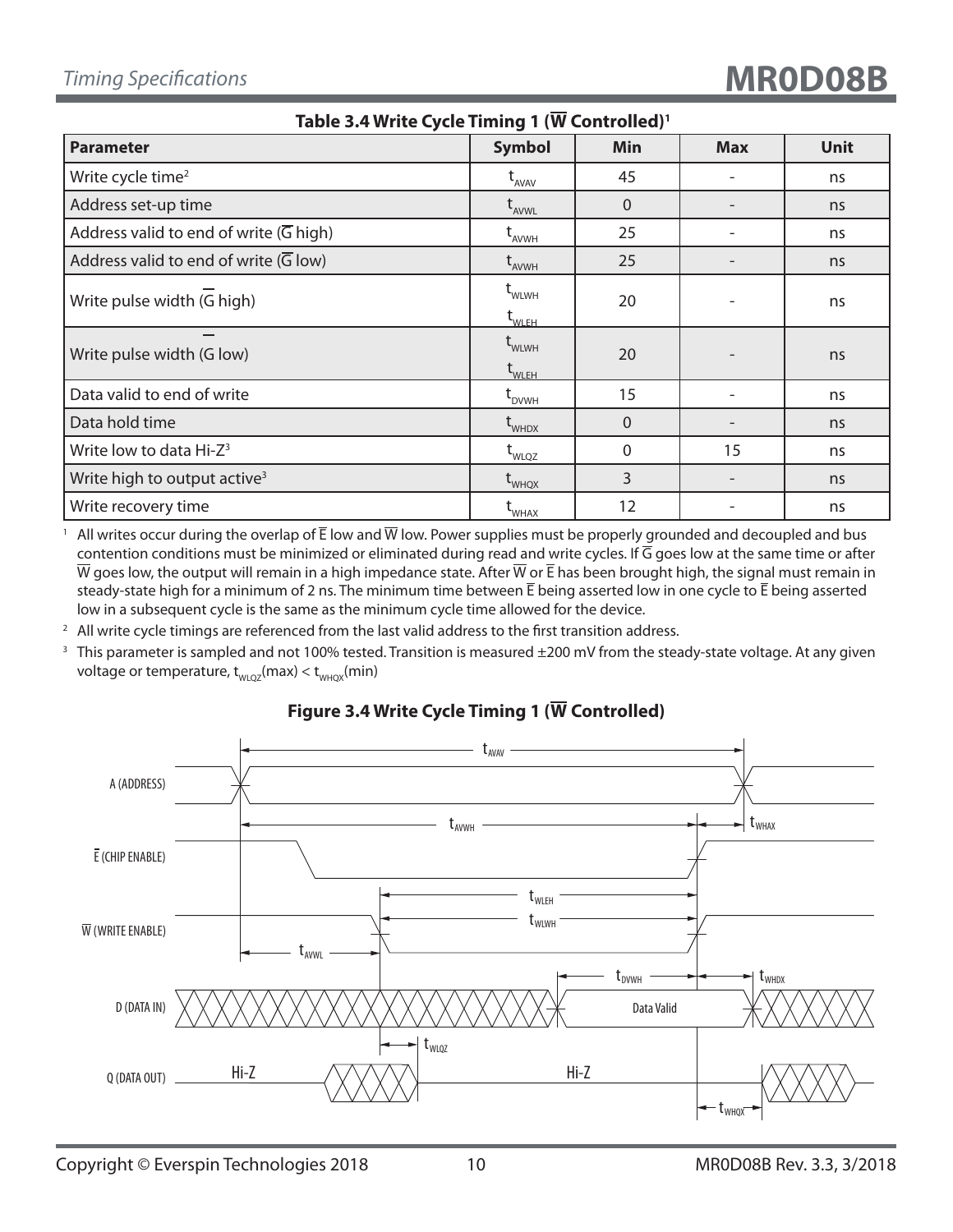| Table 3.5 Write Cycle Timing 2 (E Controlled) <sup>1</sup> |                                                                             |                |            |             |  |
|------------------------------------------------------------|-----------------------------------------------------------------------------|----------------|------------|-------------|--|
| <b>Parameter</b>                                           | <b>Symbol</b>                                                               | Min            | <b>Max</b> | <b>Unit</b> |  |
| Write cycle time <sup>2</sup>                              | $t_{AVAV}$                                                                  | 45             |            | ns          |  |
| Address set-up time                                        | $t_{_{AVEL}}$                                                               | $\overline{0}$ |            | ns          |  |
| Address valid to end of write $(\overline{G}$ high)        | $t_{AVEH}$                                                                  | 25             |            | ns          |  |
| Address valid to end of write (G low)                      | $t_{AVEH}$                                                                  | 25             |            | ns          |  |
| Enable to end of write (G high)                            | $t_{ELEH}$<br>$\operatorname{\mathsf{t}}_{\scriptscriptstyle\mathsf{ELWH}}$ | 20             |            | ns          |  |
| Enable to end of write $(\overline{G} \text{ low})^3$      | $t_{ELEH}$<br>$\rm{t_{ELWH}}$                                               | 20             |            | ns          |  |
| Data valid to end of write                                 | $\operatorname{t}_{\text{\tiny{DVEH}}}$                                     | 15             |            | ns          |  |
| Data hold time                                             | $t_{EHDX}$                                                                  | $\overline{0}$ |            | ns          |  |
| Write recovery time                                        | L <sub>EHAX</sub>                                                           | 12             |            | ns          |  |

All writes occur during the overlap of  $\bar{E}$  low and  $\bar{W}$  low. Power supplies must be properly grounded and decoupled and bus contention conditions must be minimized or eliminated during read and write cycles. If  $\overline{G}$  goes low at the same time or after  $\overline{W}$  goes low, the output will remain in a high impedance state. After  $\overline{W}$  or  $\overline{E}$  has been brought high, the signal must remain in steady-state high for a minimum of 2 ns. The minimum time between E being asserted low in one cycle to E being asserted low in a subsequent cycle is the same as the minimum cycle time allowed for the device.

 $2$  All write cycle timings are referenced from the last valid address to the first transition address.

<sup>3</sup> If  $\bar{E}$  goes low at the same time or after  $\bar{W}$  goes low, the output will remain in a high-impedance state. If  $\bar{E}$  goes high at the same time or before  $\overline{W}$  goes high, the output will remain in a high-impedance state.



#### **Figure 3.5 Write Cycle Timing 2 (E Controlled)**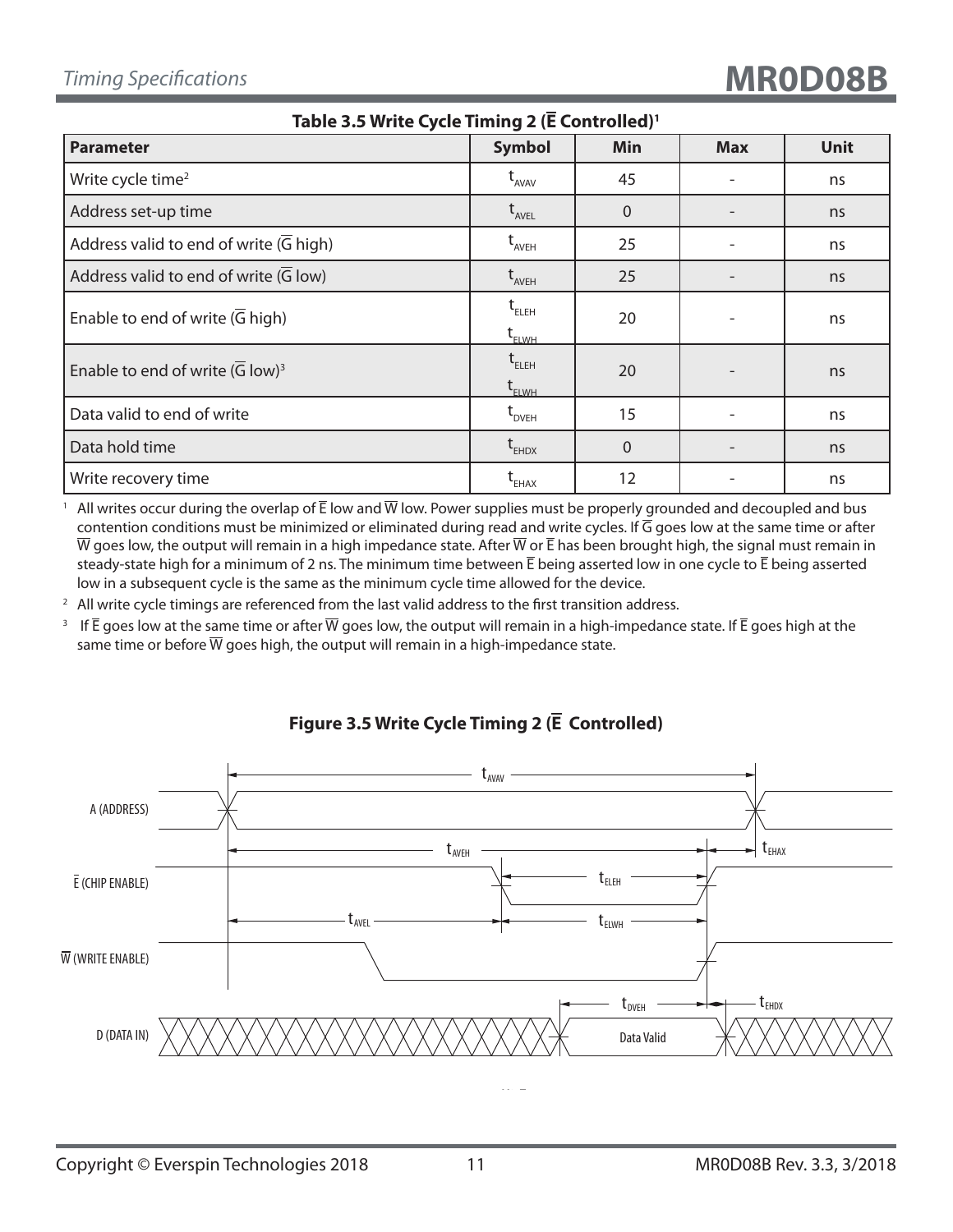### Table 3.6 Write Cycle Timing 3 (Shortened  $t_{w\text{HAX}}$ ,  $\overline{W}$  and  $\overline{E}$  Controlled)<sup>1</sup>

| <b>Parameter</b>                                    | <b>Symbol</b>                                              | Min            | <b>Max</b> | <b>Unit</b> |
|-----------------------------------------------------|------------------------------------------------------------|----------------|------------|-------------|
| Write cycle time <sup>2</sup>                       | $t_{AVAV}$                                                 | 45             |            | ns          |
| Address set-up time                                 | $t_{AVWL}$                                                 | $\Omega$       |            | ns          |
| Address valid to end of write $(\overline{G}$ high) | $t_{AVWH}$                                                 | 25             |            | ns          |
| Address valid to end of write (G low)               | $t_{AVWH}$                                                 | 25             |            | ns          |
| Write pulse width                                   | $\mathbf{t}_{\text{WLWH}}$<br>$\mathsf{t}_{\mathsf{wLEH}}$ | 20             |            | ns          |
| Data valid to end of write                          | $t_{DVMH}$                                                 | 15             |            | ns          |
| Data hold time                                      | $t_{\text{whDX}}$                                          | $\overline{0}$ |            | ns          |
| Enable recovery time                                | $t_{EHAX}$                                                 | $-2$           |            | ns          |
| Write recovery time <sup>3</sup>                    | $t_{\text{WHAX}}$                                          | 6              |            | ns          |
| Write to enable recovery time <sup>3</sup>          | WHEL                                                       | 12             |            | ns          |

<sup>1</sup> All writes occur during the overlap of  $\bar{E}$  low and  $\overline{W}$  low. Power supplies must be properly grounded and decoupled and bus contention conditions must be minimized or eliminated during read and write cycles. If  $\overline{G}$  goes low at the same time or after  $\overline{W}$  goes low, the output will remain in a high impedance state. After  $\overline{W}$  or  $\overline{E}$  has been brought high, the signal must remain in steady-state high for a minimum of 2 ns. The minimum time between  $\bar{E}$  being asserted low in one cycle to  $\bar{E}$  being asserted low in a subsequent cycle is the same as the minimum cycle time allowed for the device.

 $2$  All write cycle timings are referenced from the last valid address to the first transition address.

<sup>3</sup> If  $\bar{E}$  goes low at the same time or after  $\bar{W}$  goes low, the output will remain in a high-impedance state. If  $\bar{E}$  goes high at the same time or before  $\overline{W}$  goes high, the output will remain in a high-impedance state.



#### Table 3.6 Write Cycle Timing 3 (Shortened  $t_{w\text{max}}$ ,  $\overline{W}$  and  $\overline{E}$  Controlled)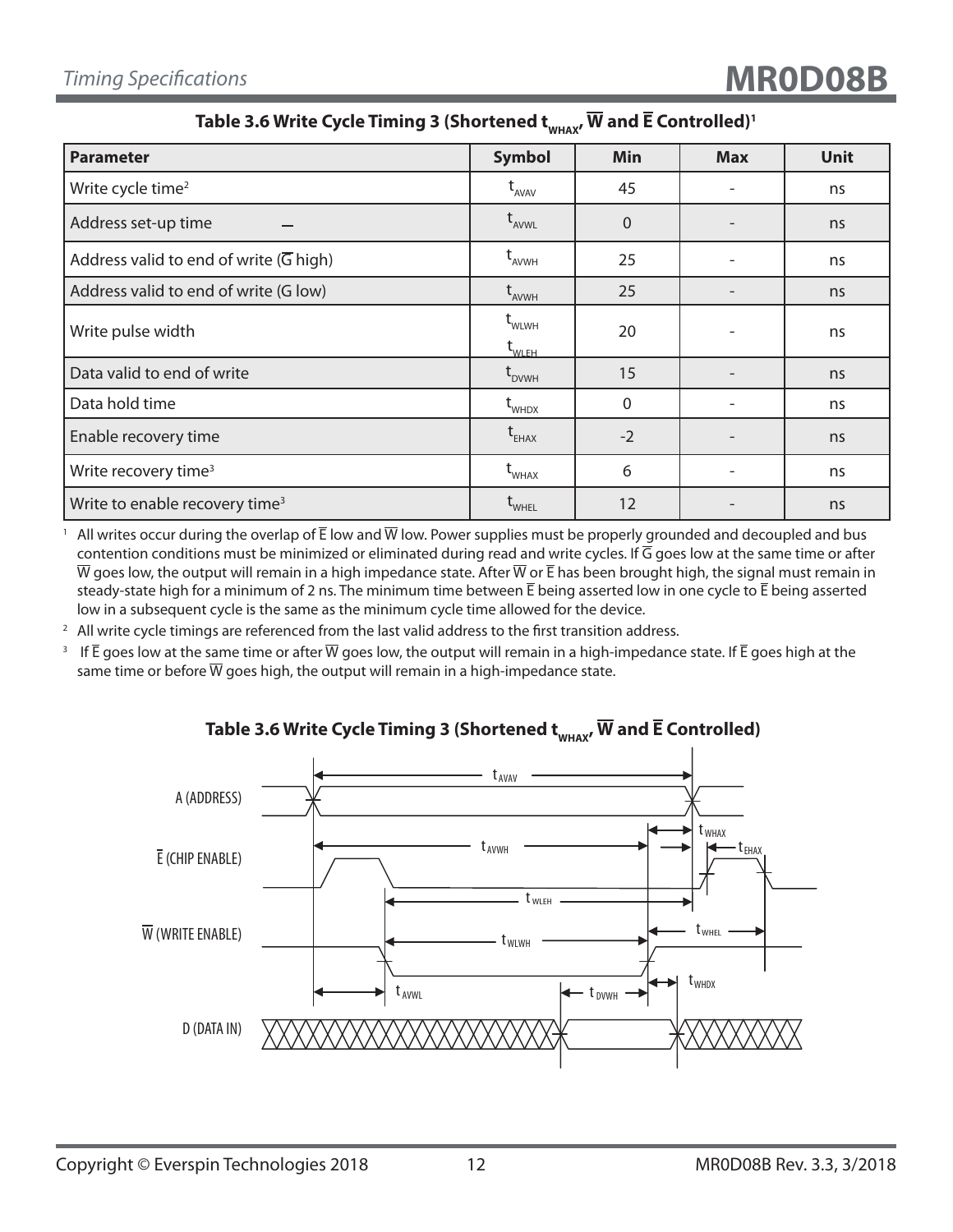# **4. ORDERING INFORMATION**

| <b>MR</b> | $\mathbf 0$ | D | 08 | B | <b>MA</b> | 45 | $\mathbf R$ |                          |                                      |
|-----------|-------------|---|----|---|-----------|----|-------------|--------------------------|--------------------------------------|
|           |             |   |    |   |           |    |             | Carrier                  | (Blank=Tray, R=Tape & Reel)          |
|           |             |   |    |   |           |    |             | Speed                    | $(45 = 45 \text{ ns})$               |
|           |             |   |    |   |           |    |             | Package                  | $(MA = FBGA)$                        |
|           |             |   |    |   |           |    |             | <b>Temperature Range</b> | (Blank = 0 to $+70$ °C)              |
|           |             |   |    |   |           |    |             | Revision                 | $(B = \text{Revision})$              |
|           |             |   |    |   |           |    |             | Data Width               | $(08 = 8 - Bit)$                     |
|           |             |   |    |   |           |    |             | <b>Type</b>              | $(D = Dual Supply)$                  |
|           |             |   |    |   |           |    |             | <b>Density</b>           | $(0 = 1Mb)$                          |
|           |             |   |    |   |           |    |             | Part Type                | $(MR = Magnetic resistance)$<br>RAM) |

### **Figure 4.1 Part Numbering System**

# **Table 4.1 Available Parts**

| <b>Part Number</b> | <b>Description</b>                           | Temperature  |
|--------------------|----------------------------------------------|--------------|
| MR0D08BMA45        | Dual Supply 128x8 MRAM 48-BGA                | l Commercial |
| MR0D08BMA45R       | Dual Supply 128x8 MRAM 48-BGA<br>Tape & Reel | Commercial   |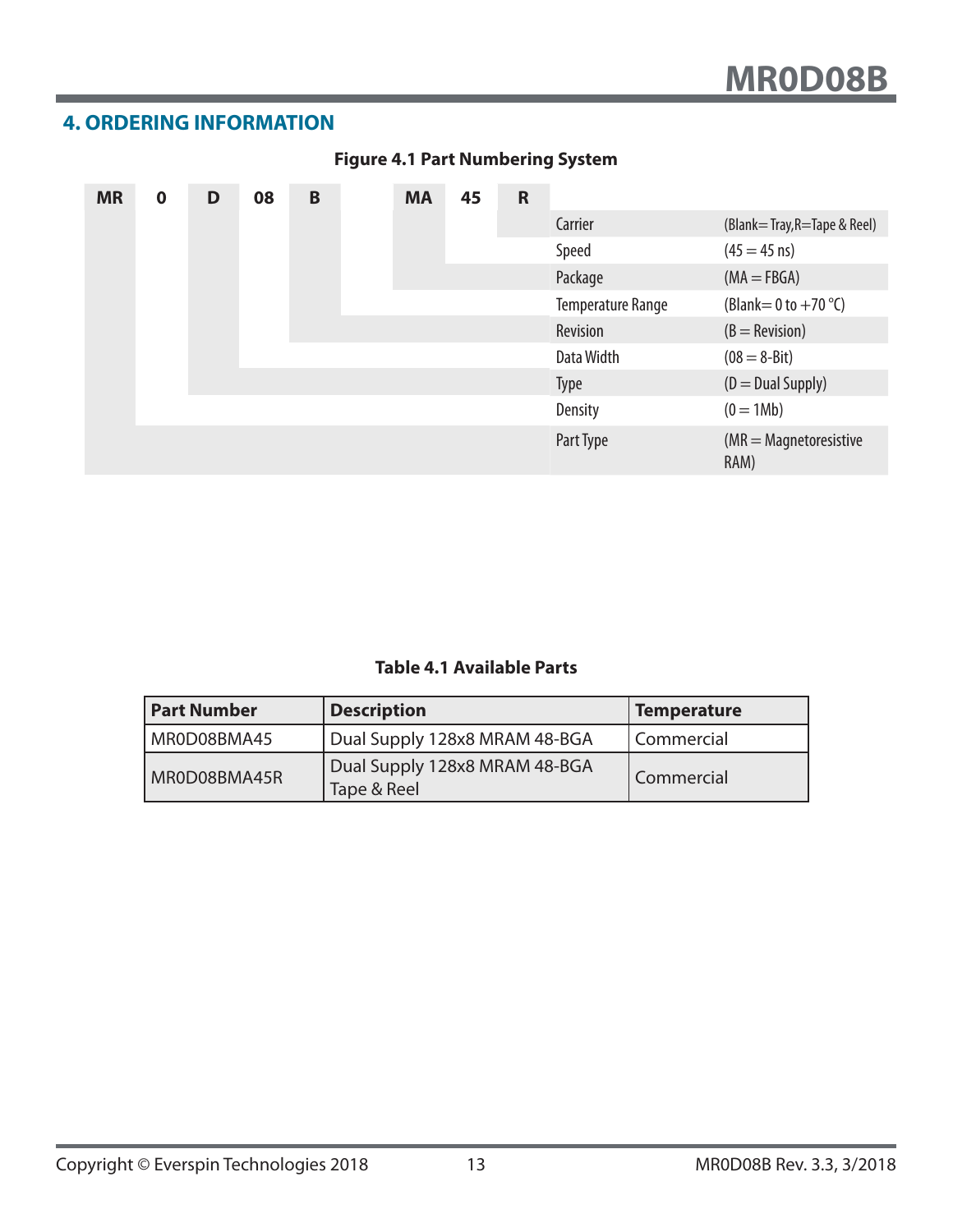



 $\sqrt{5}$ . Parallelism measurement shall exclude any effect of mark on top surface of package.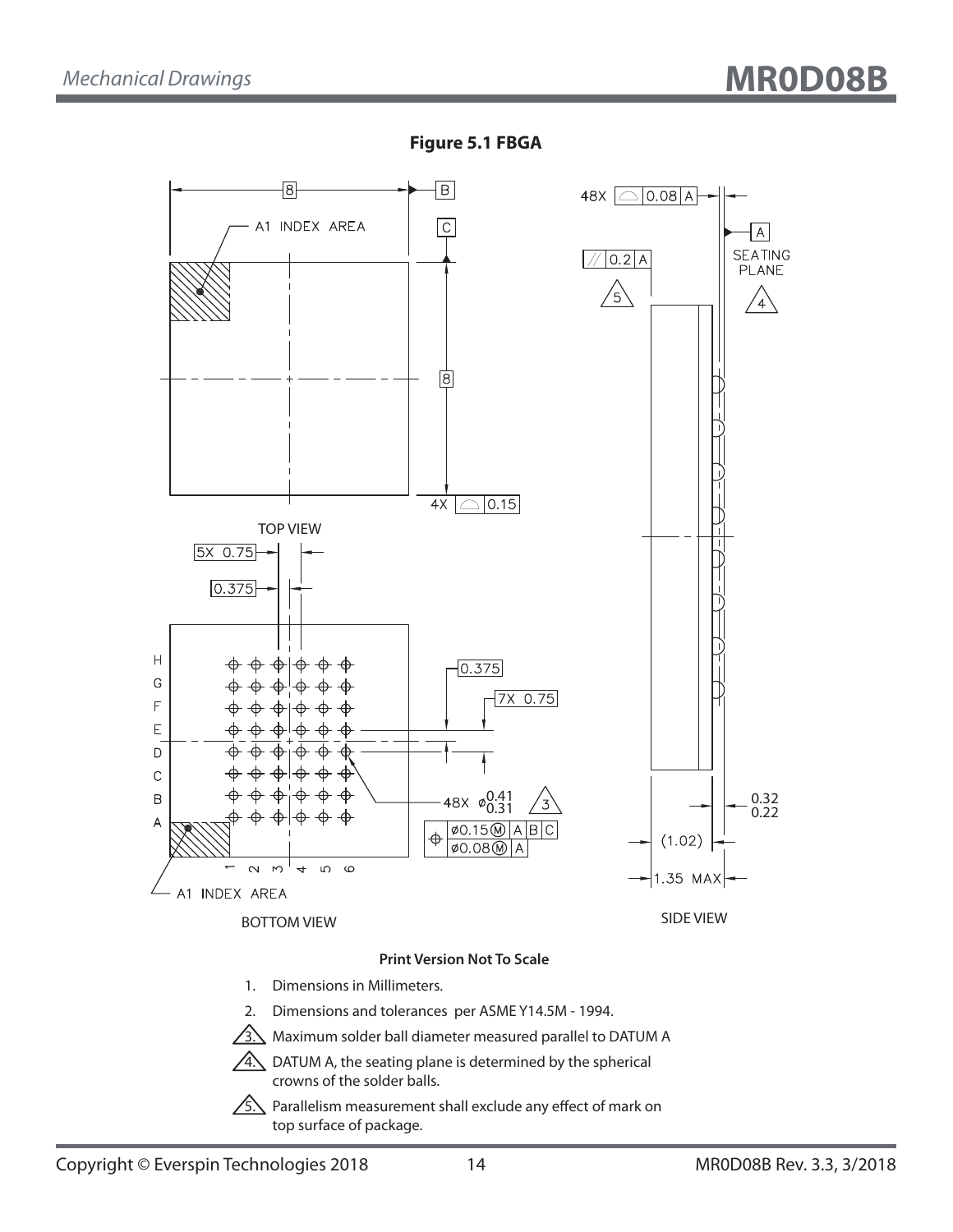# **6. REVISION HISTORY**

| <b>Revision</b> | <b>Date</b>       | <b>Description of Change</b>                                                                                                                                                                        |
|-----------------|-------------------|-----------------------------------------------------------------------------------------------------------------------------------------------------------------------------------------------------|
| 0               | Aug 24, 2009      | <b>Initial Product Concept</b>                                                                                                                                                                      |
|                 | Oct 22, 2009      | Added Write Cycle Timing 3. In table 2.4, $I_{\text{c}}$ max changes from 7 to 8 mA and<br>I <sub>SB2</sub> from 6 to 7 mA. Added Tape & Reel Option in table 4.1. Changed to Pro-<br>duction Level |
| 2               | Apr 7, 2010       | Added $I_{\text{DDO}}$ specification in table 2.4.                                                                                                                                                  |
| 3               | Dec 9, 2011       | Corrected Figure 5.1 FBGA drawing ball dimensions.                                                                                                                                                  |
| 3.1             | May 19, 2015      | Revised contact information on Contact US page.                                                                                                                                                     |
| 3.2             | June 11, 2015     | Correction to Japan Sales Office telephone number.                                                                                                                                                  |
| 3.3             | March 22,<br>2018 | Updated the Contact Us table                                                                                                                                                                        |